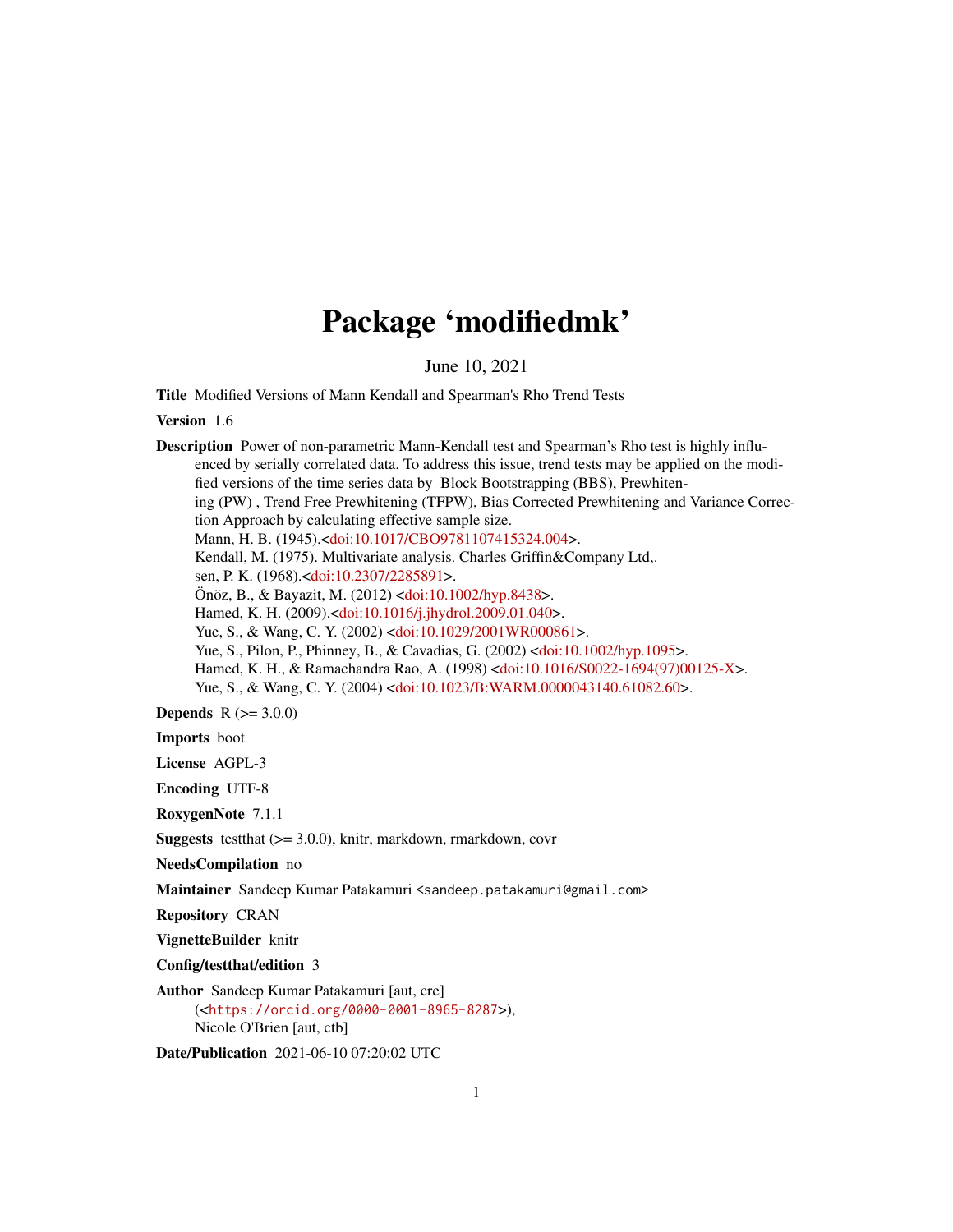## <span id="page-1-0"></span>R topics documented:

bbsmk *Nonparametric Block Bootstrapped Mann-Kendall Trend Test*

#### Description

Significant serial correlation present in time series data can be accounted for using the nonparametric block bootstrap technique, which incorporates the Mann-Kendall trend test (Mann, 1945; Kendall, 1975; Kundzewicz and Robson, 2000). Predetermined block lengths are used in resampling the original time series, thus retaining the memory structure of the data. If the value of the test statistic falls in the tails of the empirical bootstrapped distribution, there is likely a trend in the data. The block bootstrap technique is powerful in the presence of autocorrelation (Khaliq et al. 2009; Önöz and Bayazit, 2012).

#### Usage

bbsmk(x, ci=0.95, nsim=2000, eta=1, bl.len=NULL)

#### Arguments

| $\mathsf{x}$ | - Time series data vector            |
|--------------|--------------------------------------|
| сi           | - Confidence interval                |
| nsim         | - Number of bootstrapped simulations |
| eta          | - Added to the block length          |
| bl.len       | - Block length                       |

#### Details

Block lengths are automatically selected using the number of contiguous significant serial correlations, to which the eta (η) term is added. A value of  $\eta = 1$  is used as the default as per Khaliq et al. (2009). Alternatively, the user may define the block length. 2000 bootstrap replicates are recommended as per Svensson et al. (2005) and Önöz, B. and Bayazit (2012).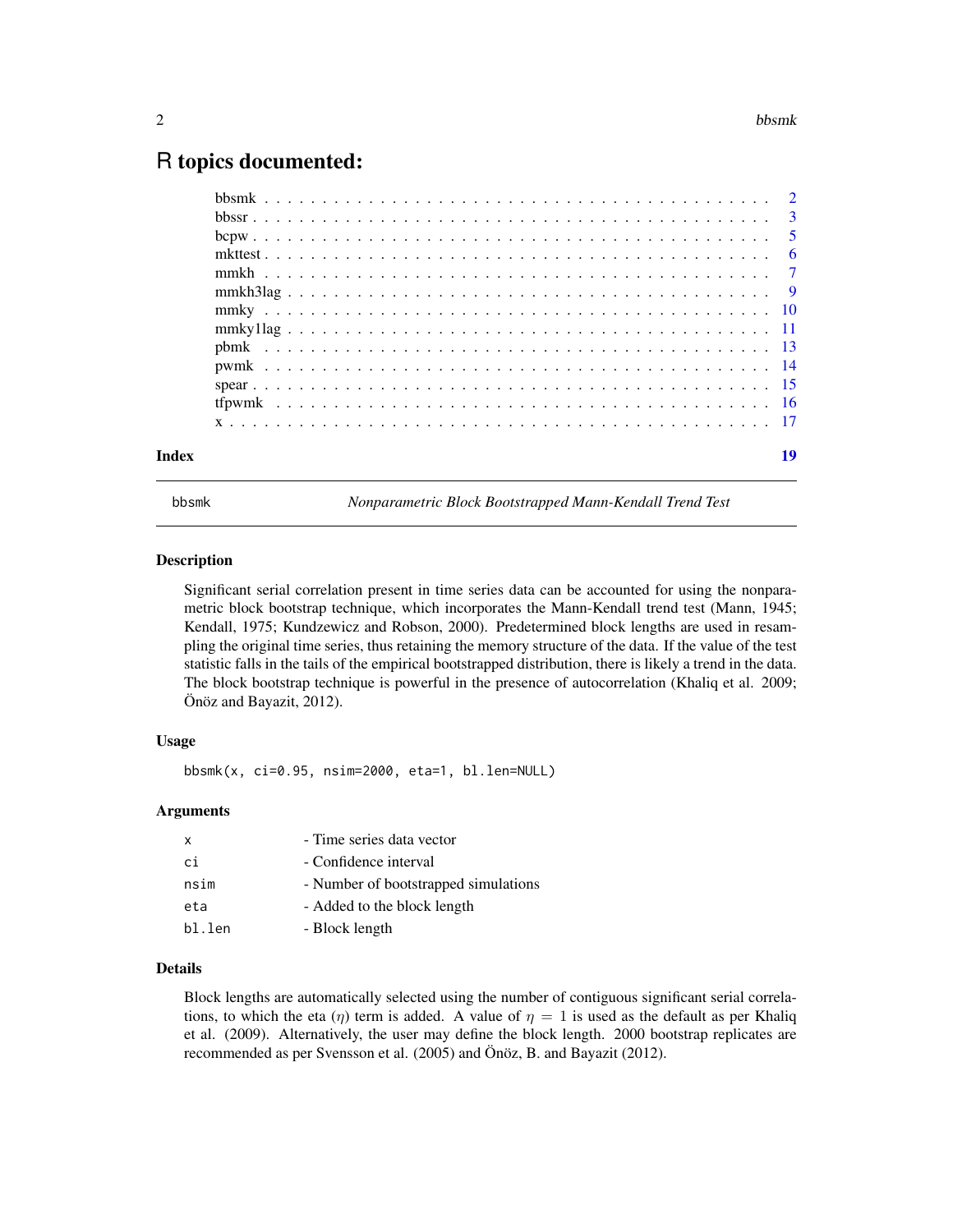<span id="page-2-0"></span>bbssr 3

#### Value

Z-Value - Mann-Kendall Z statistic

Sen's slope - Sen's trend slope

S - Mann-Kendall S statistic

Tau - Mann-Kendall's Tau value

Kendall's Tau Empirical Bootstrapped CI - Kendall's Tau empirical bootstrapped confidence interval

Z-value Empirical Bootstrapped CI - Z-value empirical bootstrapped confidence interval

#### **References**

Box, G. E. P. and Jenkins, G. M. (1970). Time Series Analysis Forecasting and Control. Holden-Day, San Fransisco, California, 712 pp.

Kendall, M. (1975). Rank Correlation Methods. Griffin, London, 202 pp.

Khaliq, M. N., Ouarda, T. B. M. J., Gachon, P., Sushama, L., and St-Hilaire, A. (2009). Identification of hydrological trends in the presence of serial and cross correlations: A review of selected methods and their application to annual flow regimes of Canadian rivers. Journal of Hydrology, 368: 117-130.

Kundzewicz, Z. W. and Robson, A. J. (2000). Detecting Trend and Other Changes in Hydrological Data. World Climate Program-Data and Monitoring. World Meteorological Organization, Geneva (WMO/TD-No. 1013).

Kundzewicz, Z. W. and Robson, A. J. (2004). Change detection in hydrological records-A review of the methodology. Hydrological Sciences Journal, 49(1): 7-19.

Mann, H. B. (1945). Nonparametric Tests Against Trend. Econometrica, 13(3): 245-259.

Önöz , B. and Bayazit M. (2012). Block bootstrap for Mann-Kendall trend test of serially dependent data. Hydrological Processes, 26: 3552-3560.

Svensson, C., Kundzewicz, Z. W., and Maurer, T. (2005). Trend detection in river flow series: 2. Floods and low-flow index series. Hydrological Sciences Journal, 50(5): 811-823.

#### Examples

x<-c(Nile[1:10]) bbsmk(x)

bbssr *Nonparametric Block Bootstrapped Spearman's Rank Correlation Trend Test*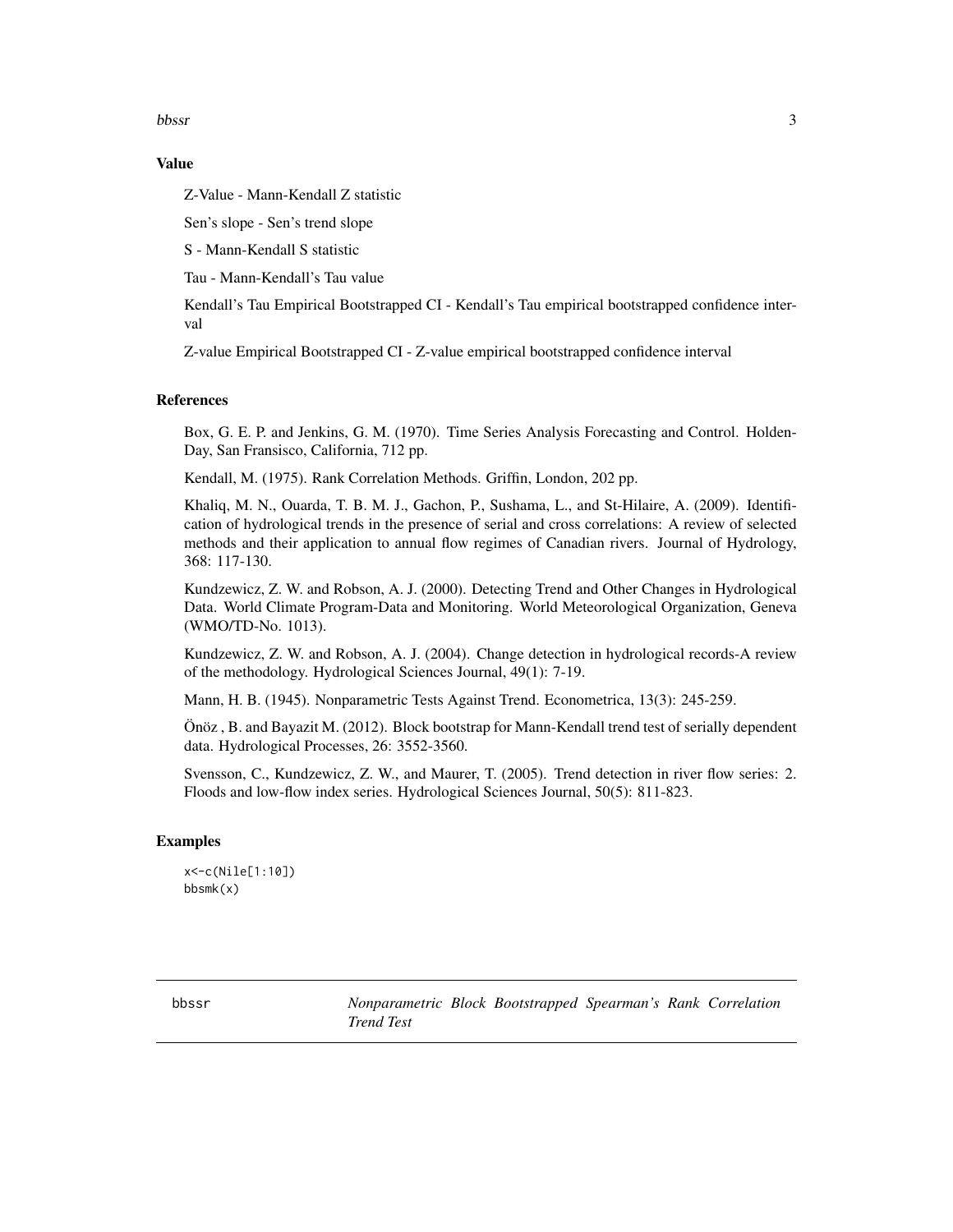#### Description

Significant serial correlation present in time series data can be accounted for using the nonparametric block bootstrap technique, which incorporates Spearman's Rank Correlation trend test (Lehmann, 1975; Sneyers, 1990;Kundzewicz and Robson, 2000). Predetermined block lengths are used in resampling the original time series, thus retaining the memory structure of the data. If the value of the test statistic falls in the tails of the empirical bootstrapped distribution, there is likely a trend in the data. The block bootstrap technique is powerful in the presence of autocorrelation (Khaliq et al. 2009; Önöz and Bayazit, 2012).

#### Usage

bbssr(x, ci=0.95, nsim=2000, eta=1, bl.len=NULL)

#### Arguments

| X      | - Time series data vector            |
|--------|--------------------------------------|
| ci     | - Confidence interval                |
| nsim   | - Number of bootstrapped simulations |
| eta    | - Added to the block length          |
| bl.len | - Block length                       |
|        |                                      |

#### Details

Block lengths are the number of contiguous significant serial correlations, to which the  $(\eta)$  term is added. A value of  $\eta = 1$  is used as the default as per Khaliq et al. (2009). Alternatively, the user may define the block length. 2000 bootstrap replicates are recommended as per Svensson et al. (2005) and Önöz, B. and Bayazit (2012).

#### Value

Spearman's Correlation Coefficient - Spearman's correlation coefficient value

Test Statistic - Z-transformed value to test significance  $\rho(\sqrt{n-1})$ 

Test Statistic Empirical Bootstrapped CI - Test statistic empirical bootstrapped confidence interval

#### References

Box, G. E. P. and Jenkins, G. M. (1970). Time Series Analysis Forecasting and Control. Holden-Day, San Fransisco, California, 712 pp.

Khaliq, M. N., Ouarda, T. B. M. J., Gachon, P., Sushama, L., and St-Hilaire, A. (2009). Identification of hydrological trends in the presence of serial and cross correlations: A review of selected methods and their application to annual flow regimes of Canadian rivers. Journal of Hydrology, 368: 117-130.

Kundzewicz, Z. W. and Robson, A. J. (2000). Detecting Trend and Other Changes in Hydrological Data. World Climate Program-Water, Data and Monitoring. World Meteorological Organization, Geneva (WMO/TD-No. 1013).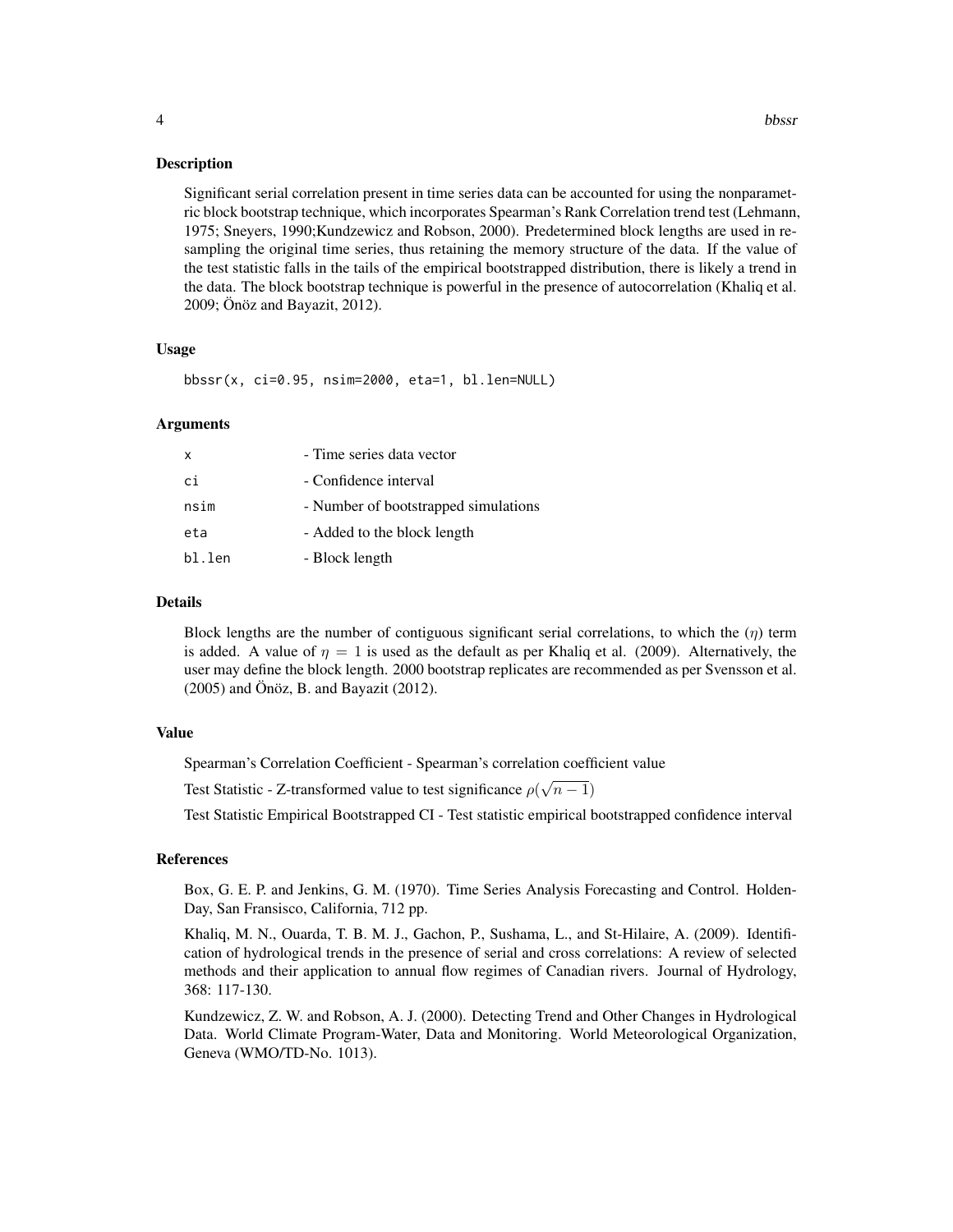#### <span id="page-4-0"></span>bcpw 5

Kundzewicz, Z. W. and Robson, A. J. (2004). Change detection in hydrological records-A review of the methodology. Hydrological Sciences Journal, 49(1): 7-19.

Lehmann, E. L. (1975). Nonparametrics: statistical methods based on ranks. Holden-Day, Inc., California, 457 pp.

Önöz, B. and Bayazit M. (2012). Block bootstrap for Mann-Kendall trend test of serially dependent data. Hydrological Processes, 26: 3552-3560.

Sneyers, R. (1990). On the statistical analysis of series of observations. World Meteorological Organization, Technical Note no. 143, WMO no. 415, 192 pp.

Svensson, C., Kundzewicz, Z. W., and Maurer, T. (2005). Trend detection in river flow series: 2. Floods and low-flow index series. Hydrological Sciences Journal, 50(5): 811-823.

#### Examples

x<-c(Nile[1:10]) bbssr(x)

bcpw *Hamed (2009) Bias Corrected Prewhitening.*

#### Description

Hamed (2009) proposed a prewhitening technique in which the slope and lag-1 serial correltaion coefficient are simultaneously estimated. The lag-1 serial correlation coefficient is then corrected for bias before prewhitening.

#### Usage

bcpw(x)

#### Arguments

x - Time series data vector

#### Details

Employs ordinary least squares (OLS) to simultaneously estimate the lag-1 serial correlation coefficient and slope of trend. The lag-1 serial correlation coefficient is then bias corrected.

#### Value

Z-Value - Mann-Kendall Z-statistic after bias corrected prewhitening

Prewhitened Sen's Slope - Sen's slope of the prewhitened data

Sen's Slope - Sen's slope for the original data series 'x'

P-value - p-value after prewhitening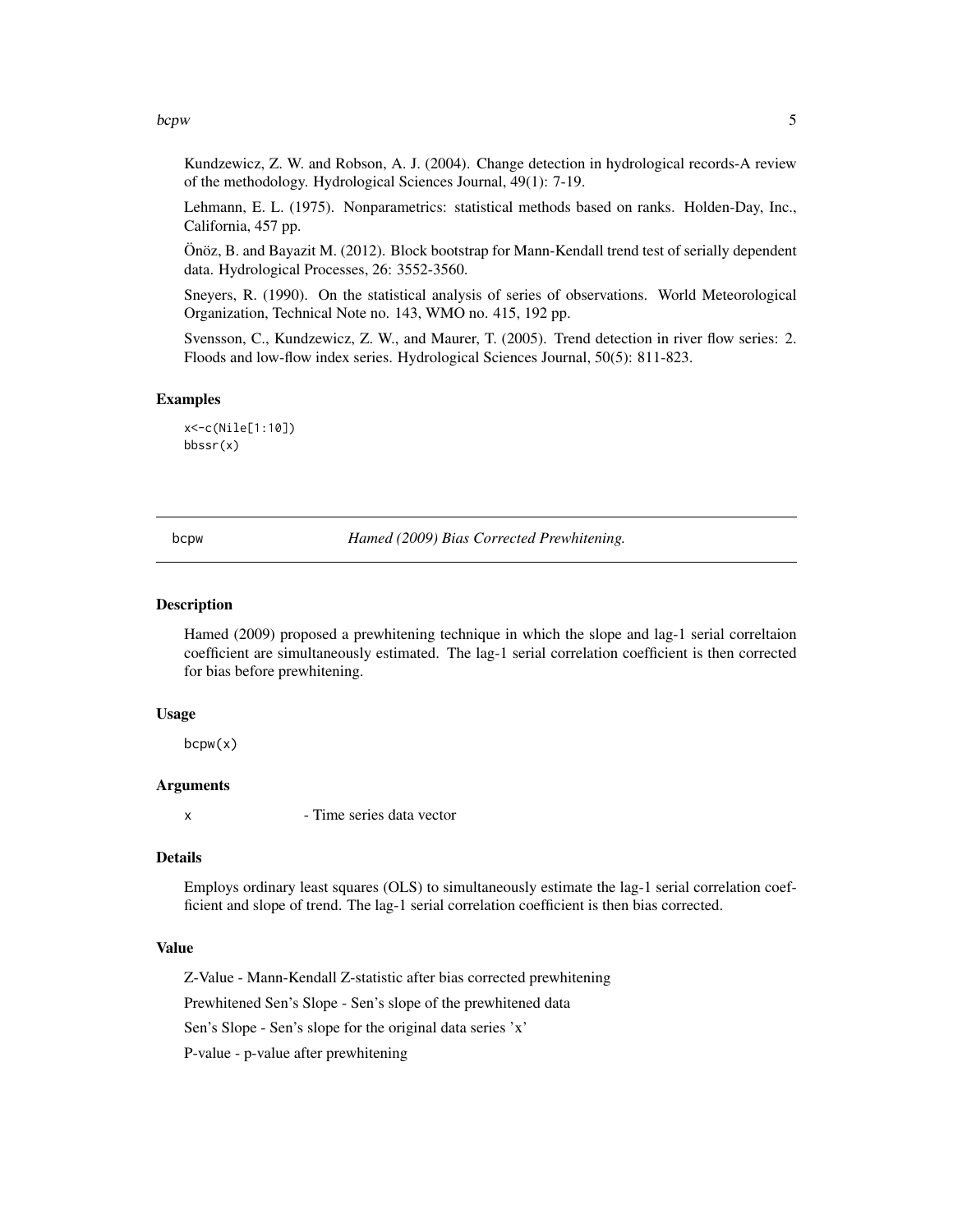<span id="page-5-0"></span>**6** mkttest

S - Mann-Kendall 'S' statistic Var(s) - Variance of 'S'

Tau - Mann-Kendall's Tau

#### References

Hamed, K. H. (2009). Enhancing the effectiveness of prewhitening in trend analysis of hydrologic data. Journal of Hydrology, 368: 143-155.

Kendall, M. (1975). Multivariate analysis. Charles Griffin. Londres. 0-85264-234-2.

Mann, H. B. (1945). Nonparametric Tests Against Trend. Econometrica, 13(3), 245-259. <doi:10.1017/CBO9781107415324

van Giersbergen, N. P. A. (2005). On the effect of deterministic terms on the bias in stable AR models. Economic Letters, 89: 75-82.

#### Examples

x<-c(Nile) bcpw(x)

mkttest *Mann-Kendall Trend Test of Time Series Data Without Modifications*

#### Description

The Mann-Kendall trend test is a nonparametric trend test used to identify monotonic trends present in time series data.

#### Usage

mkttest(x)

#### Arguments

x - Time series data vector

#### Details

The Mann-Kendall trend test is a nonparametric trend tests which assumes no distribution of the data. The null hypothesis of the test is that there is no trend in the data and the alternative hypothesis is that the data represents a monotonic trend.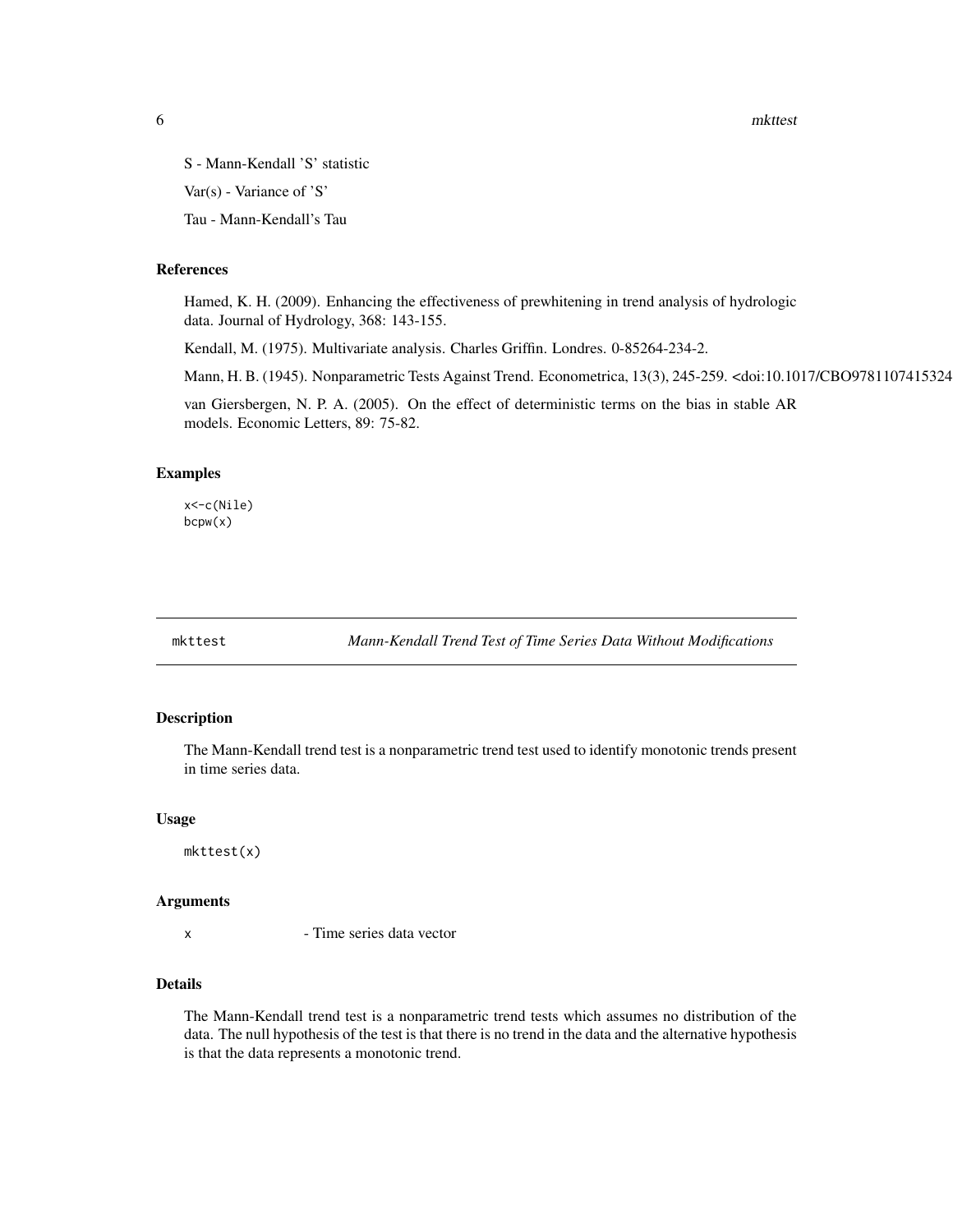<span id="page-6-0"></span> $m$ mkh  $\sim$  7

#### Value

Z - Mann-Kendall Z statistic Sen's slope - Sen's slope S - Mann-Kendall S statistic Var(s) - Variance of S P-value - Mann-Kendall p-value Tau - Mann-Kendall's Tau

#### References

Kendall, M. (1975). Rank Correlation Methods. Griffin, London, 202 pp.

Mann, H. B. (1945). Nonparametric Tests Against Trend. Econometrica, 13(3): 245-259.

Sen, P. K. (1968). Estimates of the Regression Coefficient Based on Kendall's Tau. Journal of the American statistical Association, 63(324): 1379. <doi:10.2307/2285891>

#### Examples

x<-c(Nile) mkttest(x)

mmkh *Modified Mann-Kendall Test For Serially Correlated Data Using the Hamed and Rao (1998) Variance Correction Approach*

#### Description

Time series data is often influenced by previous observations. When data is not random and influenced by autocorrelation, modified Mann-Kendall tests may be used for trend detction studies. Hamed and Rao (1998) have proposed a variance correction approach to address the issue of serial correlation in trend analysis. Data are initially detrended and the effective sample size is calulated using the ranks of significant serial correlation coefficients which are then used to correct the inflated (or deflated) variance of the test statistic.

#### Usage

 $mmkh(x, ci=0.95)$ 

#### Arguments

| x  | - Time series data vector |
|----|---------------------------|
| сi | - Confidence interval     |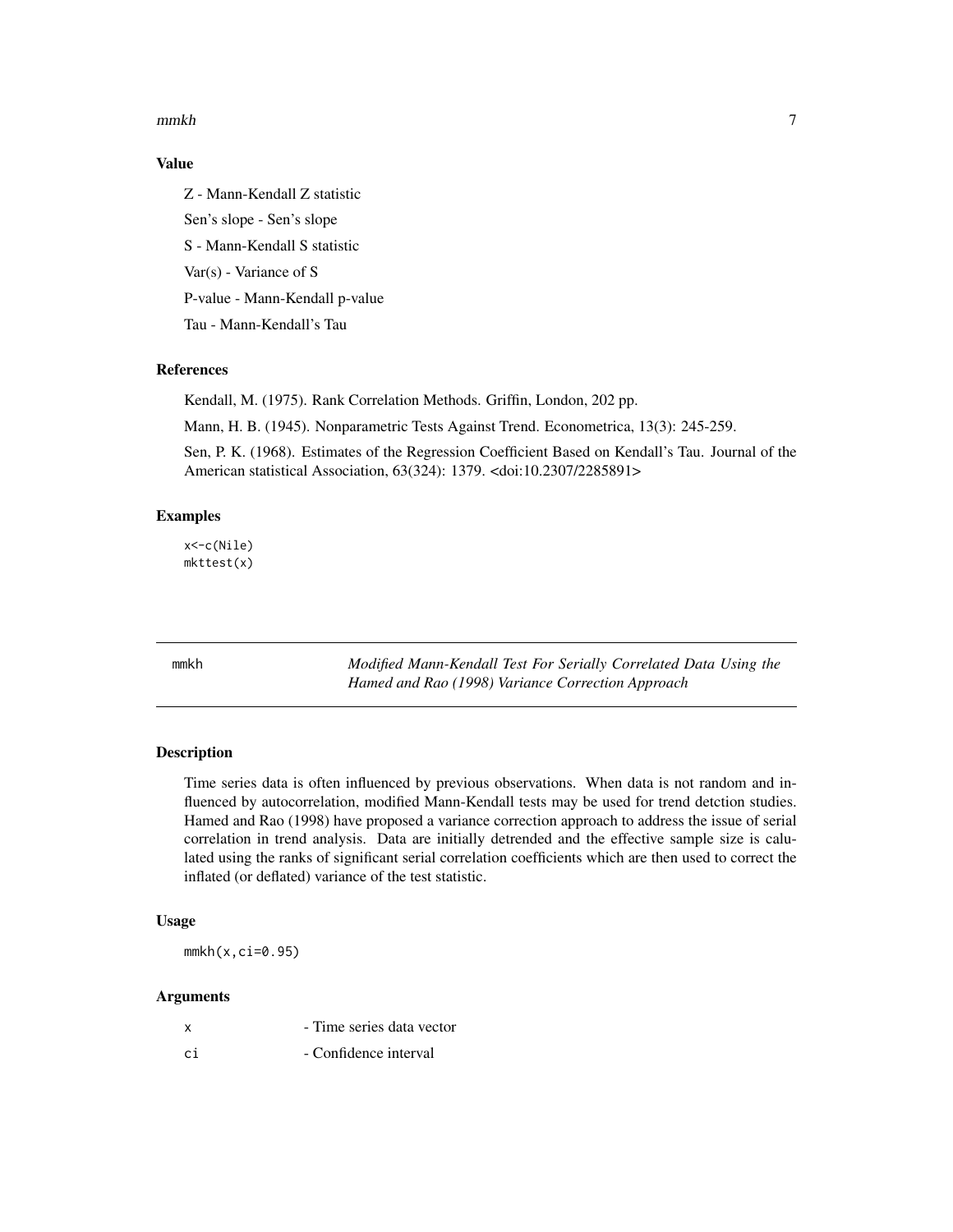#### Details

A detrended time series is constructed using Sen's slope and the lag-1 autocorreltation coefficient of the ranks of the data. The variance correction approach proposed by Hamed and Rao (1998) uses only significant lags of autocorrelation coefficients.

#### Value

Corrected Zc - Z statistic after variance Correction new P.value - P-value after variance correction N/N\* - Effective sample size Original Z - Original Mann-Kendall Z statistic Old P-value - Original Mann-Kendall p-value Tau - Mann-Kendall's Tau Sen's Slope - Sen's slope

old.variance - Old variance before variance Correction

new.variance - Variance after correction

#### References

Hamed, K. H. and Rao, A. R. (1998). A modified Mann-Kendall trend test for autocorrelated data. Journal of Hydrology, 204(1–4): 182–196. <doi:10.1016/S0022-1694(97)00125-X>

Kendall, M. (1975). Rank Correlation Methods. Griffin, London, 202 pp.

Mann, H. B. (1945). Nonparametric Tests Against Trend. Econometrica, 13(3): 245-259.

Rao, A. R., Hamed, K. H., & Chen, H.-L. (2003). Nonstationarities in hydrologic and environmental time series. Ringgold Inc., Portland, Oregon, 362 pp. <doi:10.1007/978-94-010-0117-5>

Salas, J.D. (1980). Applied modeling of hydrologic times series. Water Resources Publication, 484 pp.

Sen, P. K. (1968). Estimates of the Regression Coefficient Based on Kendall's Tau. Journal of the American statistical Association, 63(324): 1379. <doi:10.2307/2285891>

#### Examples

x<-c(Nile) mmkh(x)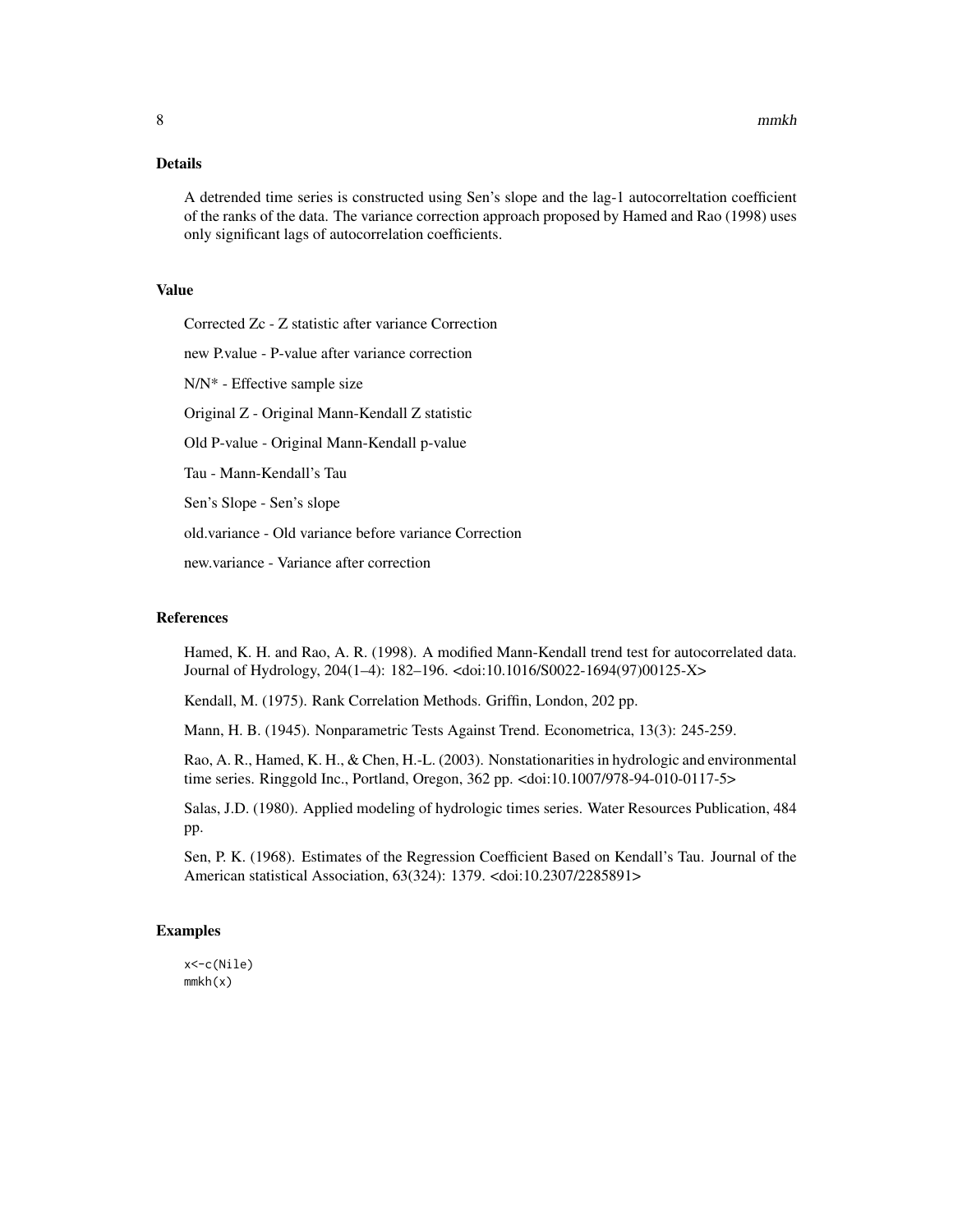<span id="page-8-0"></span>mmkh3lag *Modified Mann-Kendall Test For Serially Correlated Data Using the Hamed and Rao (1998) Variance Correction Approach Considering Only the First Three Lags*

#### **Description**

Time series data is often influenced by serial correlation. When data are not random and influenced by autocorrelation, modified Mann-Kendall tests may be used for trend detction. Hamed and Rao (1998) have proposed variance correction approach to address the issue of serial correlation in Trend analysis. Data are initially detrended and the effective sample size is calulated using the ranks of significant serial correlation coefficients which are then used to correct the inflated (or deflated) variance of the test statistic.

#### Usage

mmkh3lag(x,ci=0.95)

#### Arguments

| x   | - Time series data vector |
|-----|---------------------------|
| .ci | - Confidence interval     |

#### Details

A detrended time series is constructed using Sen's slope and the lag-1 autocorreltation coefficient of the ranks of the data. The variance correction approach proposed by Hamed and Rao (1998) uses only significant lags of autocorrelation coefficients. As suggested by Rao et al. (2003), only the first three autocorrelation coefficients are used in this function.

#### Value

Corrected Zc - Z statistic after variance Correction new P.value - P-value after variance correction N/N\* - Effective sample size Original Z - Original Mann-Kendall Z statistic Old P-value - Original Mann-Kendall p-value Tau - Mann-Kendall's Tau Sen's Slope - Sen's slope old.variance - Old variance before variance Correction

new.variance - Variance after correction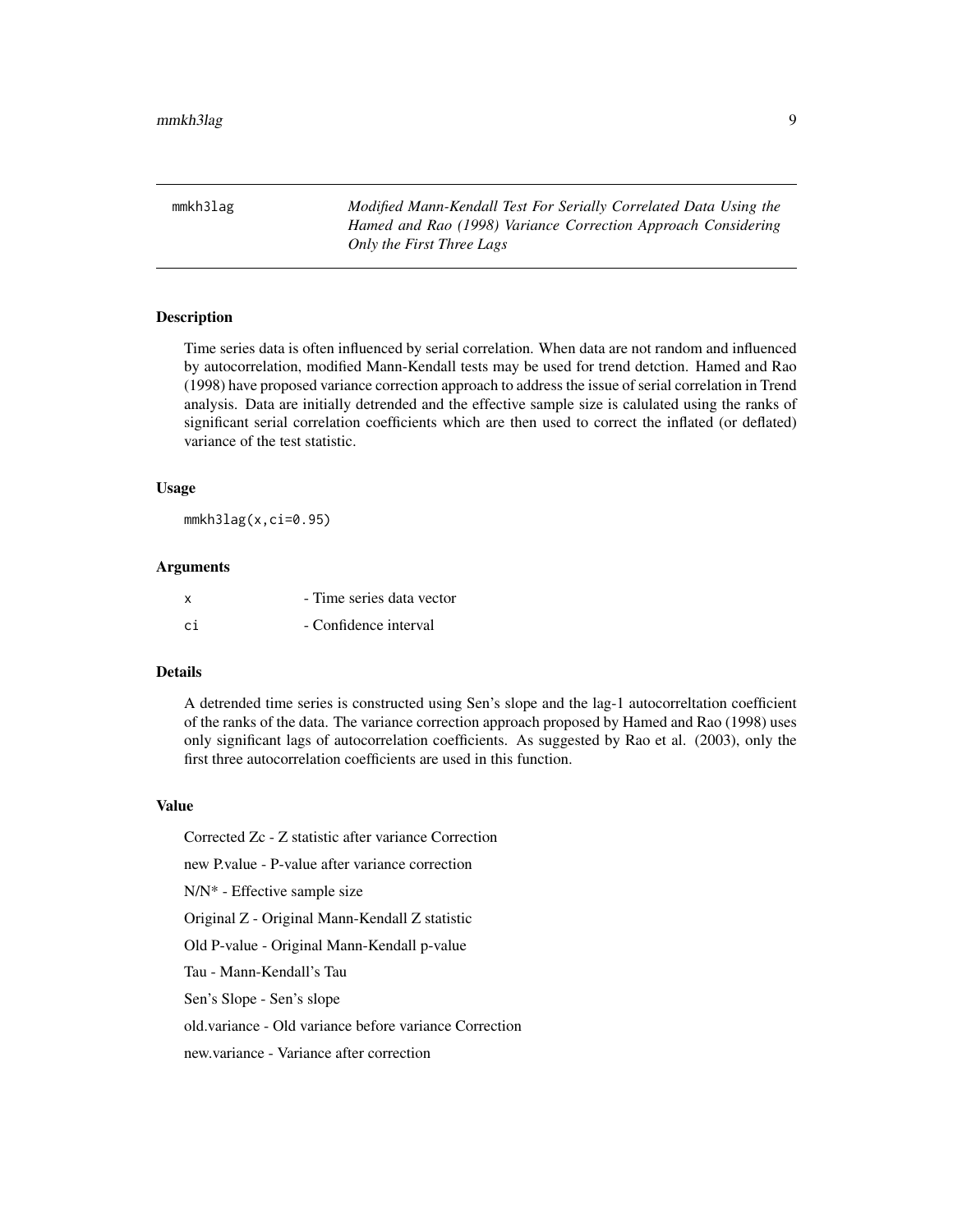#### <span id="page-9-0"></span>References

Hamed, K. H. and Rao, A. R. (1998). A modified Mann-Kendall trend test for autocorrelated data. Journal of Hydrology, 204(1–4): 182–196. <doi:10.1016/S0022-1694(97)00125-X>.

Kendall, M. (1975). Rank Correlation Methods. Griffin, London, 202 pp.

Mann, H. B. (1945). Nonparametric Tests Against Trend. Econometrica, 13(3): 245-259.

Rao, A. R., Hamed, K. H., & Chen, H.-L. (2003). Nonstationarities in hydrologic and environmental time series. Ringgold Inc., Portland, Oregon, 362 pp. <doi:10.1007/978-94-010-0117-5>

Salas, J.D. (1980). Applied modeling of hydrologic times series. Water Resources Publication, 484 pp.

Sen, P. K. (1968). Estimates of the Regression Coefficient Based on Kendall's Tau. Journal of the American statistical Association, 63(324): 1379. <doi:10.2307/2285891>

#### Examples

x<-c(Nile) mmkh3lag(x)

mmky *Modified Mann-Kendall Test For Serially Correlated Data Using the Yue and Wang (2004) Variance Correction Approach*

#### Description

Time series data is often influenced by serial correlation. When data are not random and influenced by autocorrelation, modified Mann-Kendall tests may be used for trend detction. Yue and Wang (2004) have proposed variance correction approach to address the issue of serial correlation in trend analysis. Data are initially detrended and the effective sample size is calculated using significant serial correlation coefficients.

#### Usage

 $m mky(x)$ 

#### Arguments

x - Time series data vector

#### Details

The variance correction approach suggested by Yue and Wang (2004) is implemeted in this function. Serial correlation coefficients for all lags are used in calculating the effective sample size.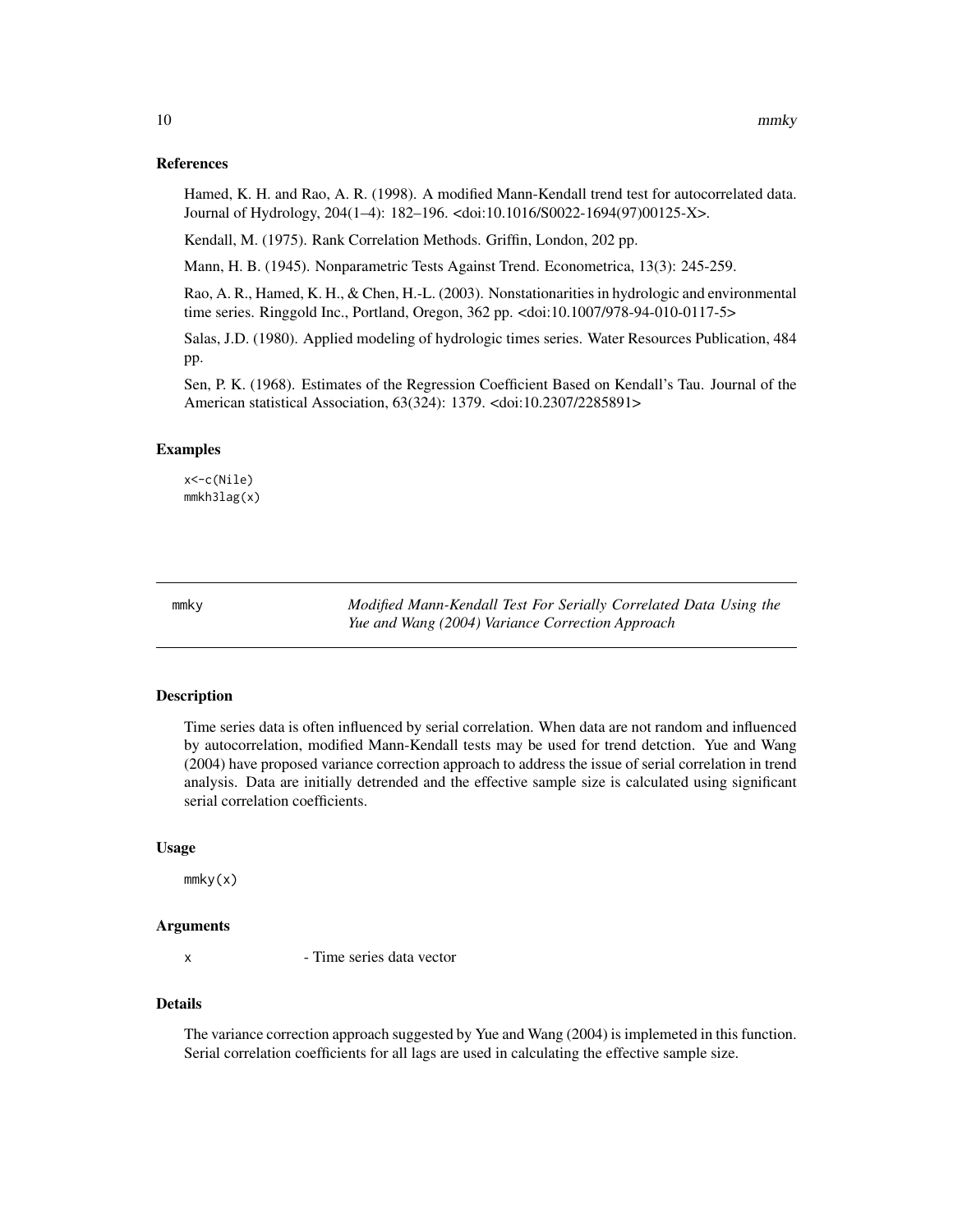#### <span id="page-10-0"></span>mmky1lag 11

#### Value

Corrected Zc - Z statistic after variance Correction new P.value - P-value after variance correction N/N\* - Effective sample size Original Z - Original Mann-Kendall Z statistic Old P-value - Original Mann-Kendall p-value Tau - Mann-Kendall's Tau Sen's Slope - Sen's slope old.variance - Old variance before variance Correction new.variance - Variance after correction

#### References

Kendall, M. (1975). Rank Correlation Methods. Griffin, London, 202 pp.

Mann, H. B. (1945). Nonparametric Tests Against Trend. Econometrica, 13(3): 245-259.

Sen, P. K. (1968). Estimates of the Regression Coefficient Based on Kendall's Tau. Journal of the American statistical Association, 63(324): 1379. <doi:10.2307/2285891>

Yue, S. and Wang, C. Y. (2004). The Mann-Kendall test modified by effective sample size to detect trend in serially correlated hydrological series. Water Resources Management, 18(3): 201–218. <doi:10.1023/B:WARM.0000043140.61082.60>

#### Examples

x<-c(Nile) mmky(x)

mmky1lag *Modified Mann-Kendall Test For Serially Correlated Data Using the Yue and Wang (2004) Variance Correction Approach Using the Lag-1 Correlation Coefficient Only*

#### **Description**

Time series data is often influenced by serial correlation. When data are not random and influenced by autocorrelation, modified Mann-Kendall tests may be used for trend detction. Yue and Wang (2004) have proposed a variance correction approach to address the issue of serial correlation in trend analysis. Data are initially detrended and the effective sample size is calculated using the lag-1 autocorrelation coefficient.

#### Usage

mmky1lag(x)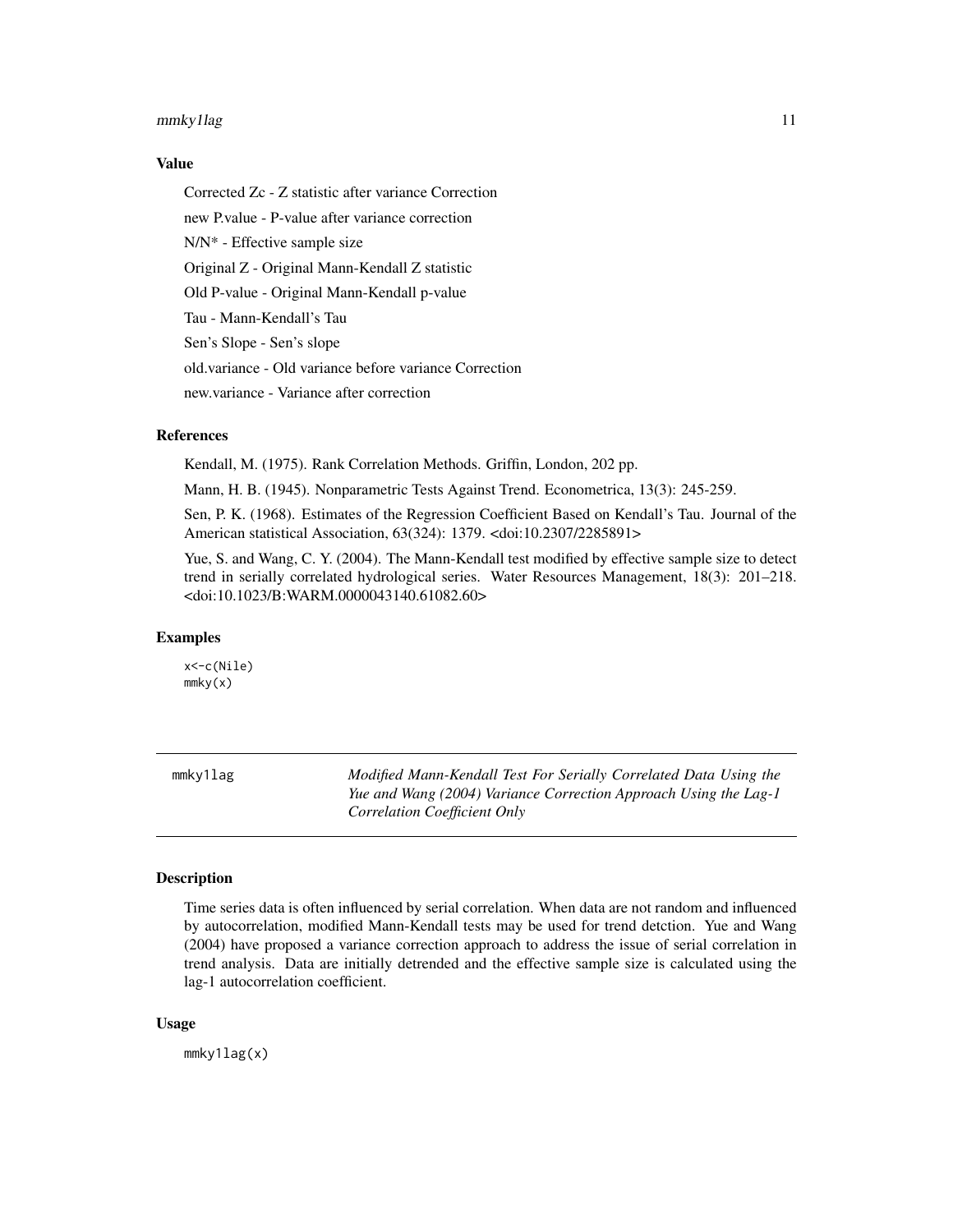#### **Arguments**

x - Time series data vector

#### Details

The variance correction approach suggested by Yue and Wang (2004) is implemeted in this function. Effective sample size is calculated based on the AR(1) assumption.

#### Value

Corrected Zc - Z statistic after variance Correction

new P.value - P-value after variance correction

N/N\* - Effective sample size

Original Z - Original Mann-Kendall Z statistic

Old P-value - Original Mann-Kendall p-value

Tau - Mann-Kendall's Tau

Sen's Slope - Sen's slope

old.variance - Old variance before variance Correction

new.variance - Variance after correction

#### References

Kendall, M. (1975). Rank Correlation Methods. Griffin, London, 202 pp.

Mann, H. B. (1945). Nonparametric Tests Against Trend. Econometrica, 13(3): 245-259.

Sen, P. K. (1968). Estimates of the Regression Coefficient Based on Kendall's Tau. Journal of the American statistical Association, 63(324): 1379. <doi:10.2307/2285891>

Yue, S. and Wang, C. Y. (2004). The Mann-Kendall test modified by effective sample size to detect trend in serially correlated hydrological series. Water Resources Management, 18(3): 201–218. <doi:10.1023/B:WARM.0000043140.61082.60>

#### Examples

x<-c(Nile) mmky1lag(x)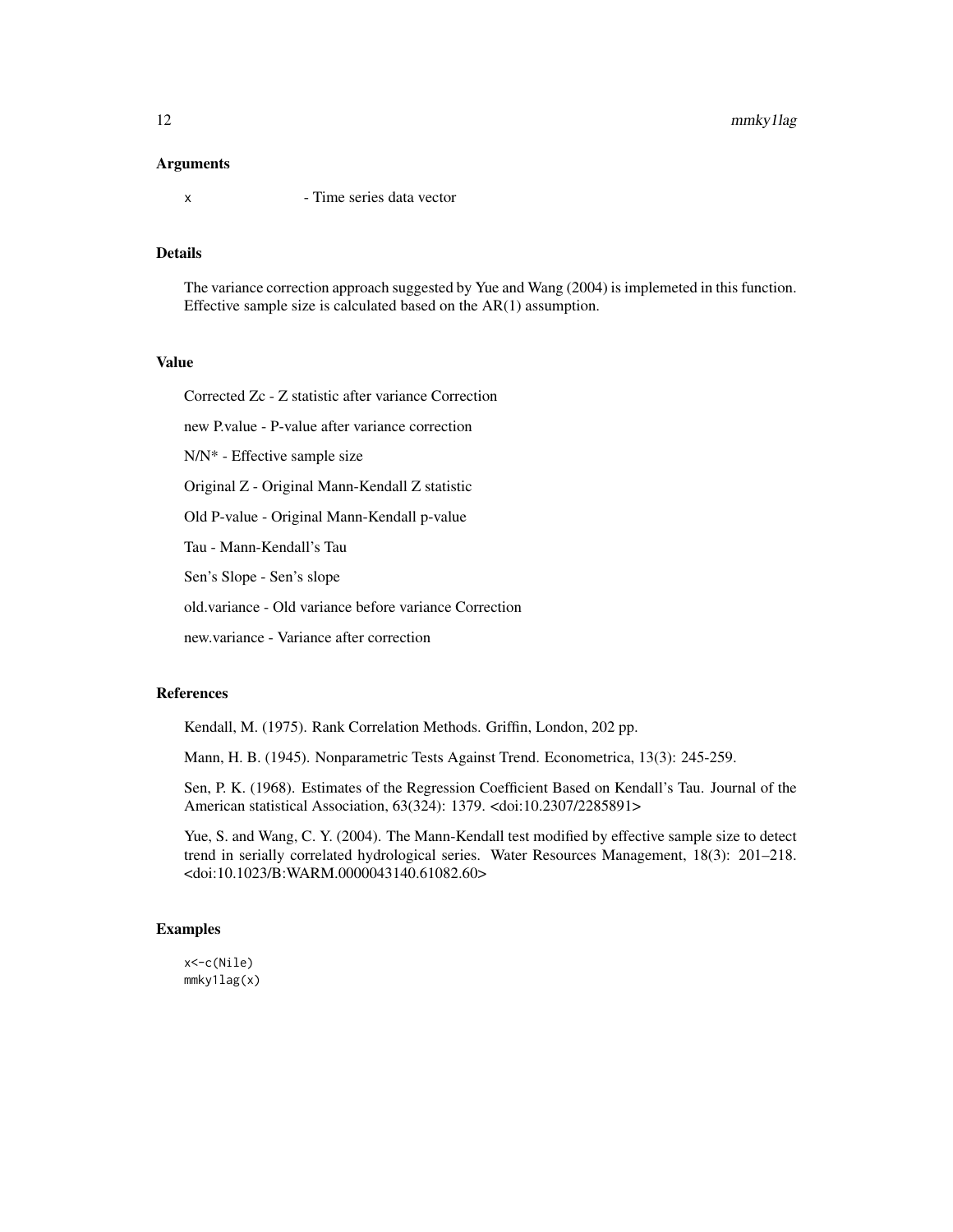<span id="page-12-0"></span>pbmk that the contract of the contract of the contract of the contract of the contract of the contract of the contract of the contract of the contract of the contract of the contract of the contract of the contract of the

#### Description

The empirical distribution of the Mann-Kendall test statistic is calculated by bootstrapped resampling. The Hamed (2009) bias correction prewhitening technique can optionally be applied as the default for prewhitening before the bootstrapped Mann-Kendall test is applied (Lacombe et al., 2012).

#### Usage

pbmk(x, nsim=1000, pw="Hamed")

#### Arguments

|           | - Time series data vector                                        |
|-----------|------------------------------------------------------------------|
| nsim      | - Number of bootstrapped simulations                             |
| <b>DW</b> | - Optional bias corrected prewhitening suggested by Hamed (2009) |

#### Details

Bootstrapped samples are calculated by resampling one value at a time from the time series with replacement. The p-value  $(p_s)$  of the resampled data is estimated by (Yue and Pilon, 2004):

 $p_s = m_s/M$ 

The Mann-Kendall test statistics (S) is calculated for each resampled dataset. The resultant vector of resampled S statistics is then sorted in ascending ordering, where  $p<sub>s</sub>$  is the rank corresponding the largest bootstrapped value of S being less than the test statistic value calculated from the actual data. M is the total number of bootstrapped resamples. The default value of M is 1000, however, Yue and Pilon (2004) suggest values between 1000 and 2000. If the user does not choose to apply prewhitening, this argument 'pw' can be set to NULL.

#### Value

Z Value - Mann-Kendall Z statistic from original data

Sen's Slope - Sen's slope from the original data

S - Mann-Kendall S statistic

Kendall's Tau - Mann-Kendall's Tau

BCP Z Value - Bias corrected prewhitened Z value

BCP Sen's Slope - Bias corrected prewhitened Sen's slope

BCP S - Bias corrected prewhitened S

BCP Kendall's Tau - Bias corrected prewhitened Kendall's Tau

Bootstrapped P-Value - Mann-Kendall bootstrapped p-value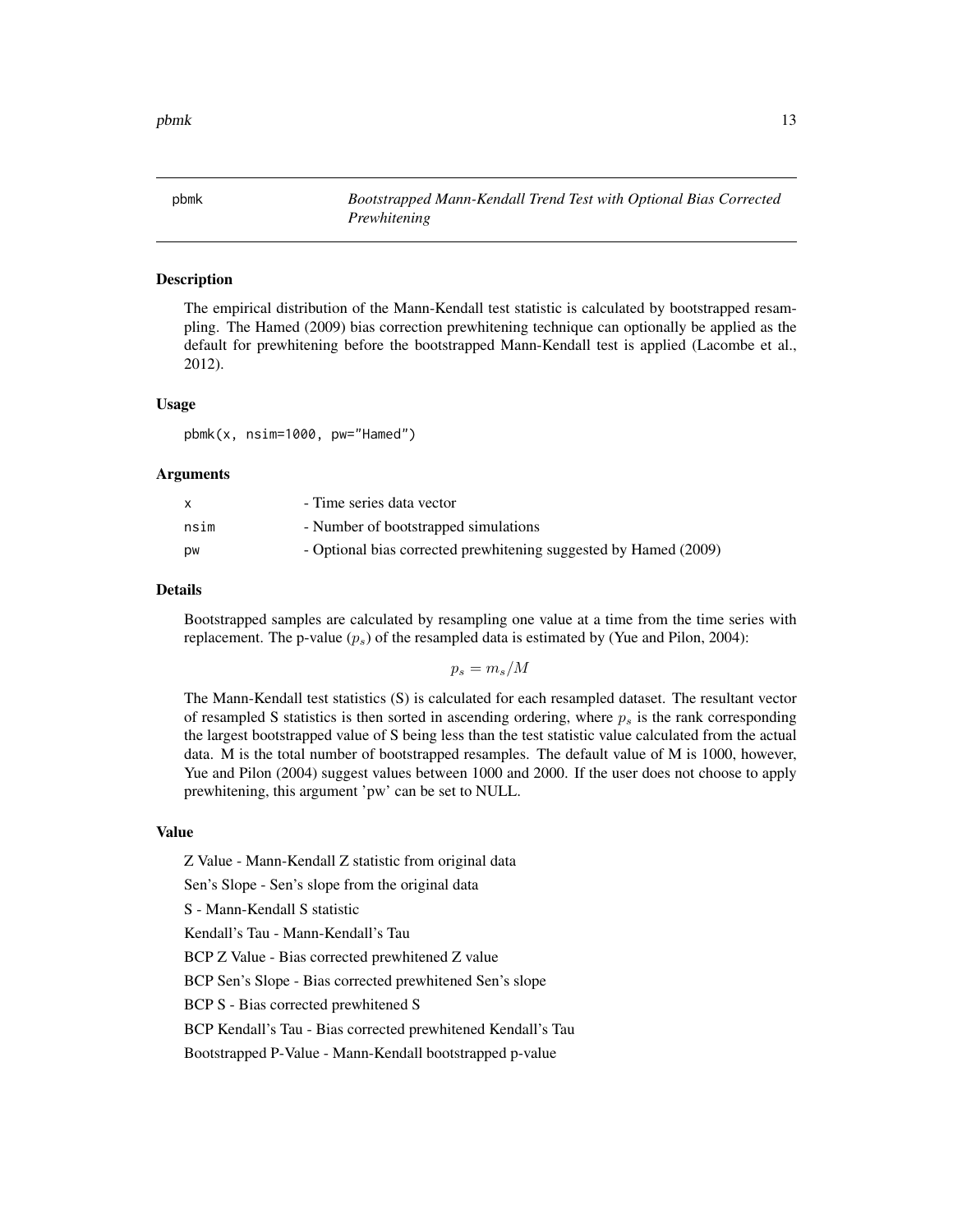#### <span id="page-13-0"></span>References

Hamed, K. H. (2009). Enhancing the effectiveness of prewhitening in trend analysis of hydrologic data. Journal of Hydrology, 368: 143-155.

Kendall, M. (1975). Rank Correlation Methods. Griffin, London, 202 pp.

Kundzewicz, Z. W. and Robson, A. J. (2004). Change detection in hydrological records - a review of the methodology. Hydrological Sciences Journal, 49(1): 7-19.

Lancombe, G., McCartney, M., and Forkuor, G. (2012). Drying climate in Ghana over the period 1960-2005: evidence from the resampling-based Mann-Kendall test at local and regional levels. Hydrological Sciences Journal, 57(8): 1594-1609.

Mann, H. B. (1945). Nonparametric Tests Against Trend. Econometrica, 13(3): 245-259.

van Giersbergen, N. P. A. (2005). On the effect of deterministic terms on the bias in stable AR models. Economic Letters, 89: 75-82.

Yue, S. and Pilon, P. (2004). A comparison of the power of the t test, Mann-Kendall and bootstrap tests for trend detection, Hydrological Sciences Journal, 49(1): 21-37.

#### Examples

```
x<-c(Nile[1:10])
pbmk(x)
```

| pwmk | Mann-Kendall Test of Prewhitened Time Series Data in Presence of |
|------|------------------------------------------------------------------|
|      | Serial Correlation Using the von Storch (1995) Approach          |

#### Description

When time series data are not random and influenced by autocorrelation, prewhitening the time series prior to application of trend test is suggested.

#### Usage

pwmk(x)

#### Arguments

x - Time series data vector

#### Details

The lag-1 serial correlation coefficient is used for prewhitening.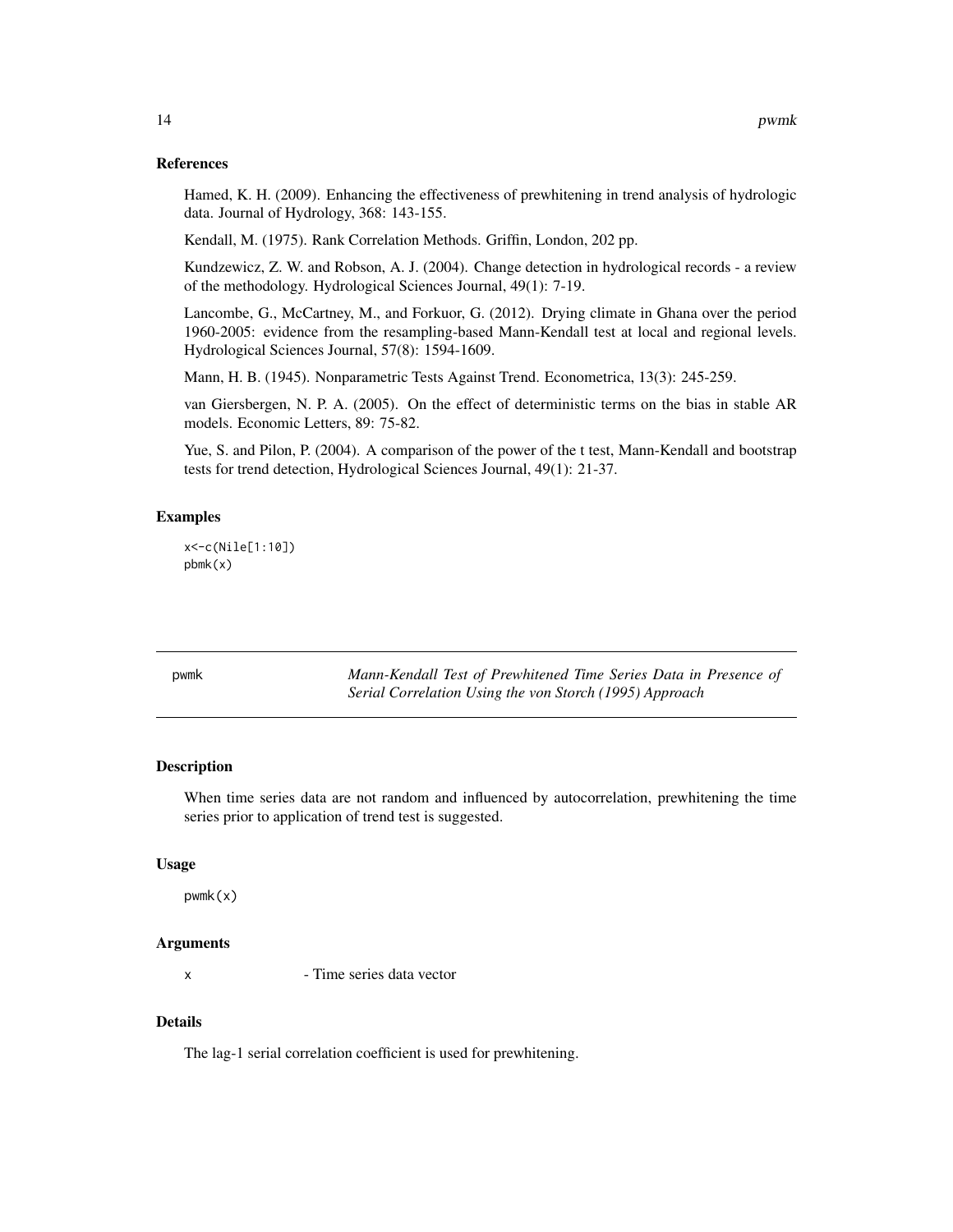<span id="page-14-0"></span>spear and the spear and the spear and the spear and the spear and the spear and the spear and the spear and the spear and the spear and the spear and the spear and the spear and the spear and the spear and the spear and th

#### Value

Z-Value - Z statistic after prewhitening Sen's Slope - Sen's slope for prewhitened series old. Sen's Slope - Sen's slope for original data series (x) P-value - P-value after prewhitening S - Mann-Kendall S statistic Var(s) - Variance of S Tau - Mann-Kendall's Tau

#### References

Kendall, M. (1975). Rank Correlation Methods. Griffin, London, 202 pp.

Kulkarni, A. and H. von Storch. 1995. Monte carlo experiments on the effects of serial correlation on the MannKendall test of trends. Meteorologische Zeitschrift N.F, 4(2): 82-85.

Mann, H. B. (1945). Nonparametric Tests Against Trend. Econometrica, 13(3): 245-259.

Salas, J.D. (1980). Applied modeling of hydrologic times series. Water Resources Publication, 484 pp.

von Storch, V. H. (1995). Misuses of statistical analysis in climate research, In: Analysis of Climate Variability: Applications of Statistical Techniques, ed. von H. V. Storch and A. Navarra A. Springer-Verlag, Berlin: 11-26.

Yue, S. and Wang, C. Y. (2002). Applicability of prewhitening to eliminate the influence of serial correlation on the Mann-Kendall test. Water Resources Research, 38(6), <doi:10.1029/2001WR000861>

#### Examples

x<-c(Nile) pwmk(x)

spear *Spearman's Rank Correlation Test*

#### Description

Spearman's Rank Correlation test by Lehmann (1975) and Sneyers (1990) is useful in detecting trends.

#### Usage

spear(x)

#### Arguments

x - Time series data vector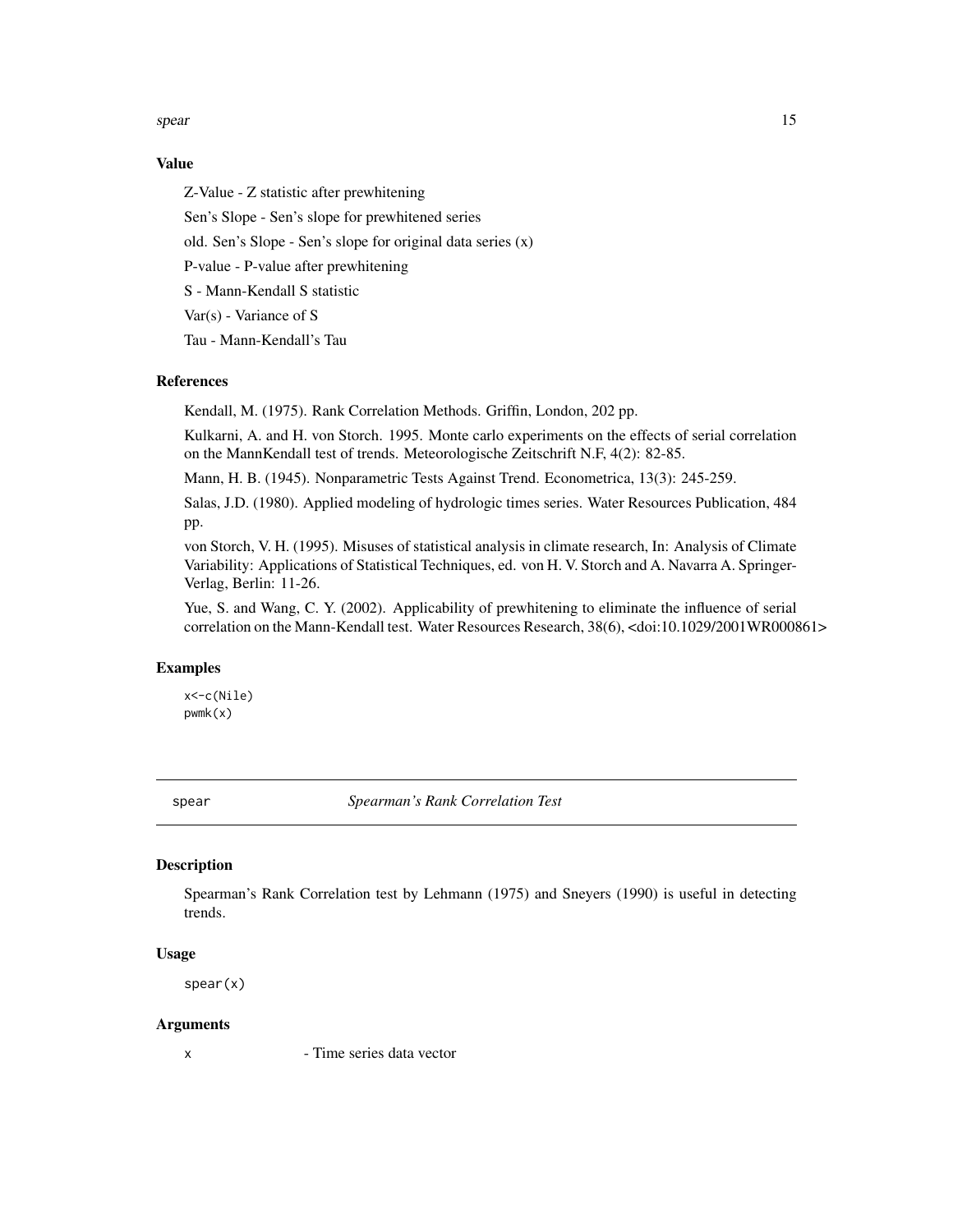#### <span id="page-15-0"></span>Details

Spearman's Rank Correlation test by Lehmann (1975) and Sneyers (1990) is implemeted in this function.

#### Value

Correlation coefficient - Spearman's Correlation coefficient value

Z-Tranformed Test Statistic value - Z-transform value to test significance  $\rho(\sqrt{n-1})$ 

#### References

Lehmann, E. L. (1975). Nonparametrics: statistical methods based on ranks. Holden-Day, Inc., California, 457 pp.

Sneyers, R. (1990). On the statistical analysis of series of observations. World Meteorological Organization, Technical Note no. 143, WMO no. 415, 192 pp.

#### Examples

x<-c(Nile) spear(x)

| tfpwmk | Mann-Kendall Trend Test Applied to Trend-Free Prewhitened Time Se-  |
|--------|---------------------------------------------------------------------|
|        | ries Data in Presence of Serial Correlation Using Yue et al. (2002) |
|        | Approach                                                            |

#### Description

When the time series data are not random and influenced by autocorrelation, the trend component is removed from the data and is prewhitened prior to the application of the trend test.

#### Usage

tfpwmk(x)

#### Arguments

x - Time series data vector

#### Details

The linear trend component is removed from the original data and then prewhitened using the lag-1 serial correlation coefficient. The prewhitening data are then tested with Mann-Kendall trend test.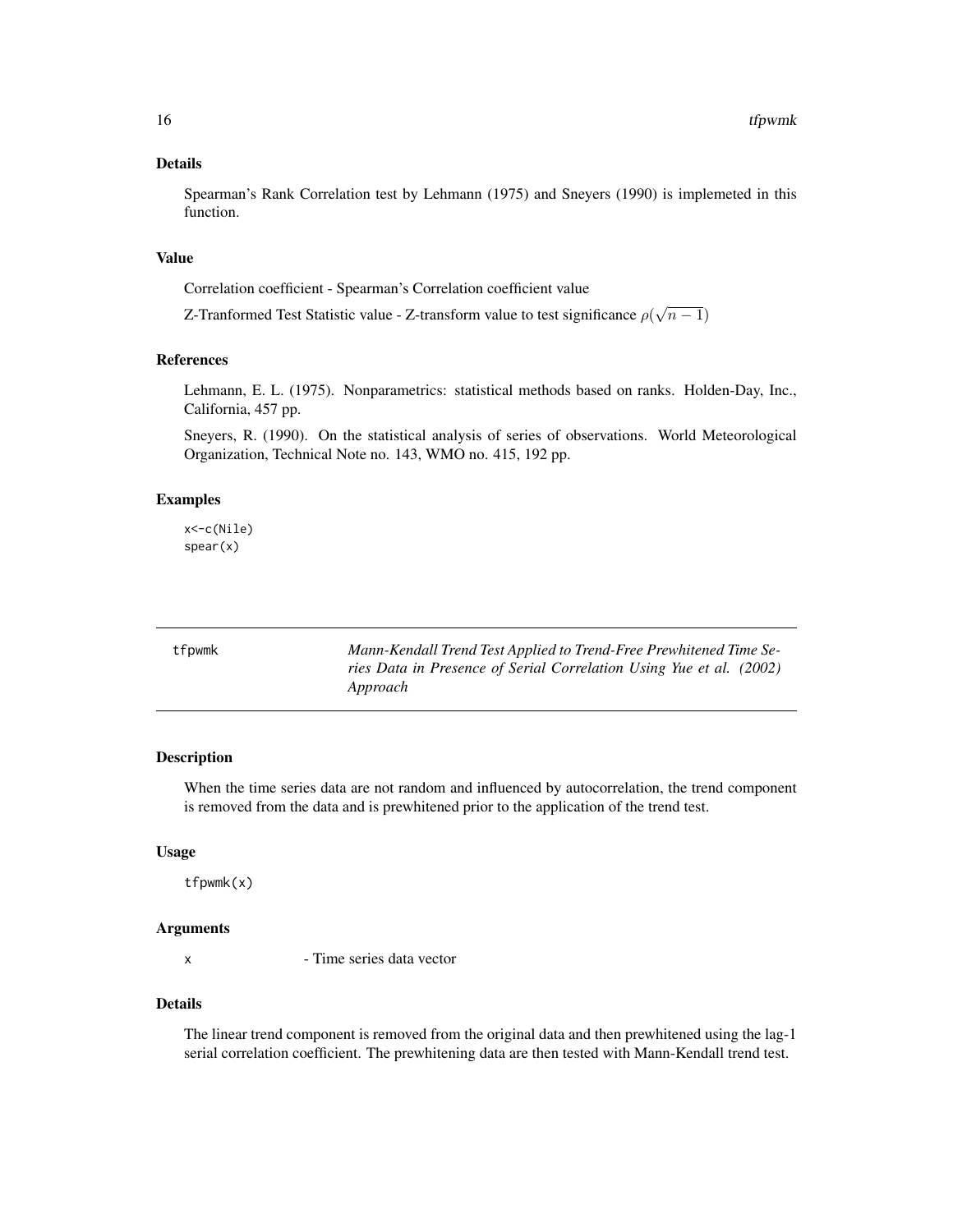#### <span id="page-16-0"></span>Value

Z-Value - Z statistic after trend-free prewhitening (TFPW)

Sen's Slope - Sen's slope for TFPW series

Old Sen's Slope - Sen's slope for original data series (x)

P-value - P-value after trend-free prewhitening

S - Mann-Kendall S statistic

Var(s) - Variance of S

Tau - Mann-Kendall's Tau

#### References

Kendall, M. (1975). Rank Correlation Methods. Griffin, London, 202 pp.

Kulkarni, A. and H. von Storch. 1995. Monte carlo experiments on the effects of serial correlation on the MannKendall test of trends. Meteorologische Zeitschrift N.F, 4(2): 82-85.

Mann, H. B. (1945). Nonparametric Tests Against Trend. Econometrica, 13(3): 245-259.

Salas, J.D. (1980). Applied modeling of hydrologic times series. Water Resources Publication, 484 pp.

Sen, P. K. (1968). Estimates of the Regression Coefficient Based on Kendall's Tau. Journal of the American Statistical Association, 63(324): 1379. <doi:10.2307/2285891>

von Storch, V. H. (1995). Misuses of statistical analysis in climate research, In: Analysis of Climate Variability: Applications of Statistical Techniques, ed. von H. V. Storch and A. Navarra A. Springer-Verlag, Berlin: 11-26.

Yue, S., Pilon, P., Phinney, B., and Cavadias, G. (2002). The influence of autocorrelation on the ability to detect trend in hydrological series. Hydrological Processes, 16(9): 1807–1829. <doi:10.1002/hyp.1095>

#### Examples

x<-c(Nile) tfpwmk(x)

x *Annual flow of the Nile River*

#### Description

Nile River data available with R base is used for testing purpose

#### Usage

x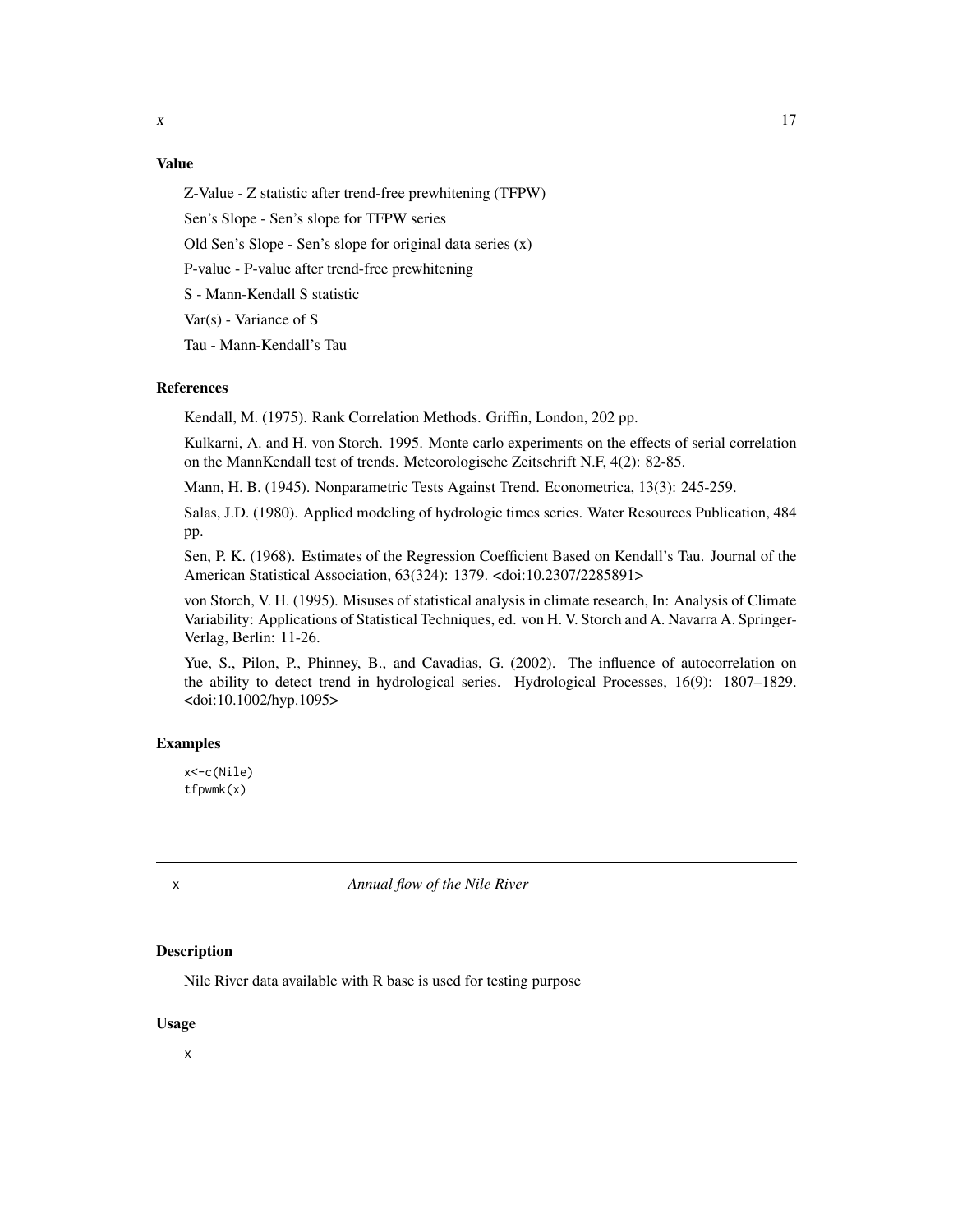### Format

Nile river flow measured at Aswan station during 100 year period from 1871 to 1970 is used for testing

#### References

R Core Team (2021). R: A language and environment for statistical computing. R Foundation for Statistical Computing, Vienna, Austria.

Durbin, J. and Koopman, S. J. (2001). Time Series Analysis by State Space Methods. Oxford University Press.

Balke, N. S. (1993). Detecting level shifts in time series. Journal of Business and Economic Statistics, 11, 81–92. doi: 10.2307/1391308.

Cobb, G. W. (1978). The problem of the Nile: conditional solution to a change-point problem. Biometrika 65, 243–51. doi: 10.2307/2335202.